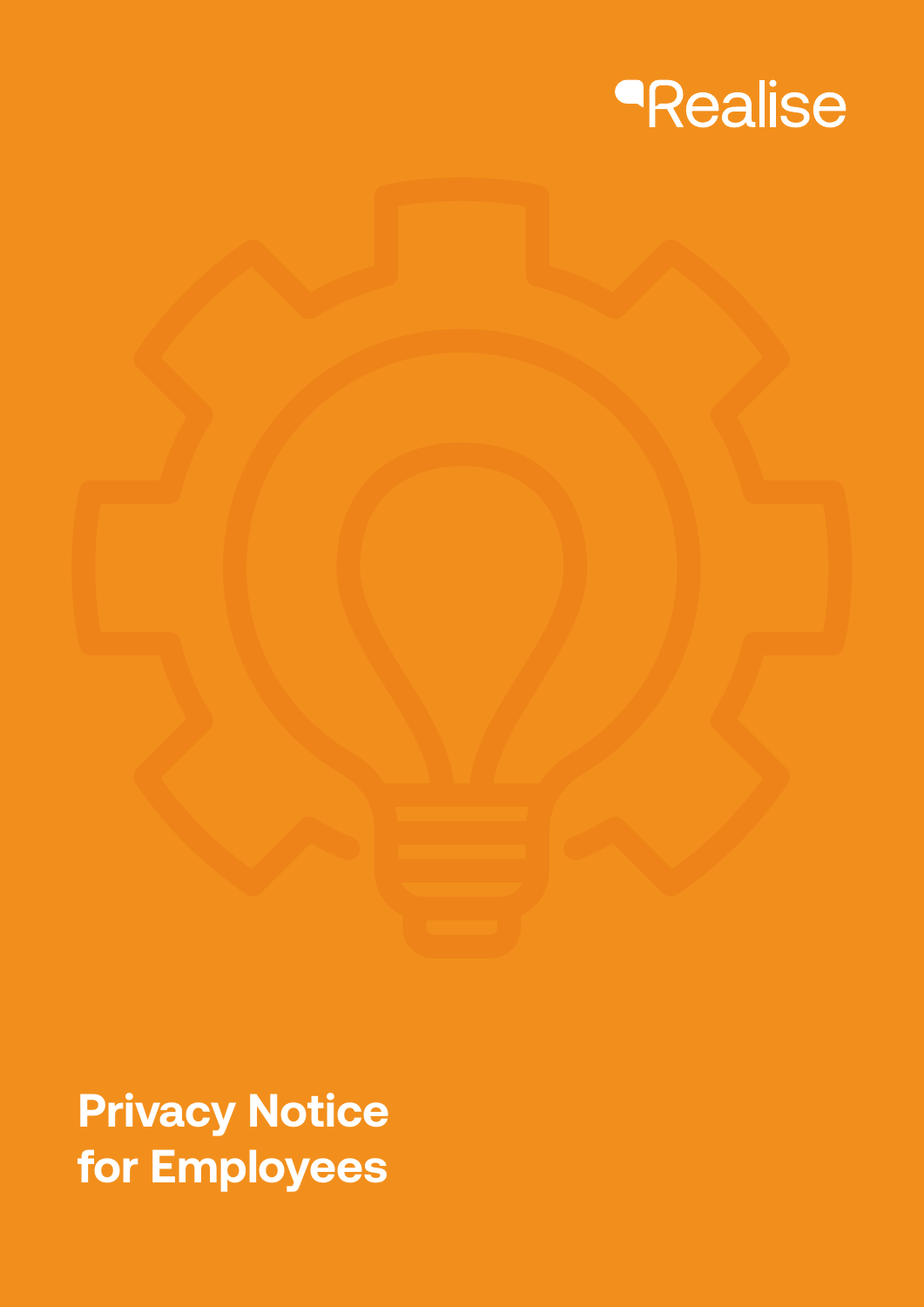# **The purpose of this document**

Realise Learning & Employment is committed to protecting the privacy and security of the personal information about our current and former employees. This Privacy Notice describes how Realise Learning & Employment collects, uses and stores, both during and after the end of your working relationship with us, personal information about you, as a current or former employee, in accordance with the law.

It is important that you read this Privacy Notice in conjunction with any other Privacy Notice we may provide on specific occasions when we are collecting or processing personal information about you, so that you are aware of how and why we are using such information.

# **Our legal basis for collecting and using information about you**

We will only use your personal information when the law allows us to. Most commonly, we will use your personal information where:

- we need the information to fulfil the obligations we owe you under the contract which we have entered into with you;
- we need to comply with an obligation in law; and/or
- it is necessary for our legitimate interests as a commercial business to develop and support our business activities and your interests and fundamental rights do not override our legitimate interests.

We may also, exceptionally, use your personal information where:

- we need to protect your (or someone else's) vital interests; or
- we need to perform a specific task in the public interest or for official purposes set out in law.

We will only use your personal information for the purposes for which we collected it, unless we reasonably consider that we need to use it for another reason and that reason is compatible with the original purpose. If we need to use your personal information for an unrelated purpose, we will notify you and we will explain the legal basis which allows us to do so.

# **Data protection principles in law**

In collecting, using and storing personal information about you we will comply with the law. The law says that the personal information we hold about you must be:

- used lawfully, fairly and in a transparent way;
- collected only for valid purposes that we have clearly explained to you and not used in any way that is incompatible with those purposes;
- relevant to the purposes we have told you about and limited only to those purposes;
- accurate and kept up to date;
- kept only as long as necessary for the purposes we have told you about; and kept securely.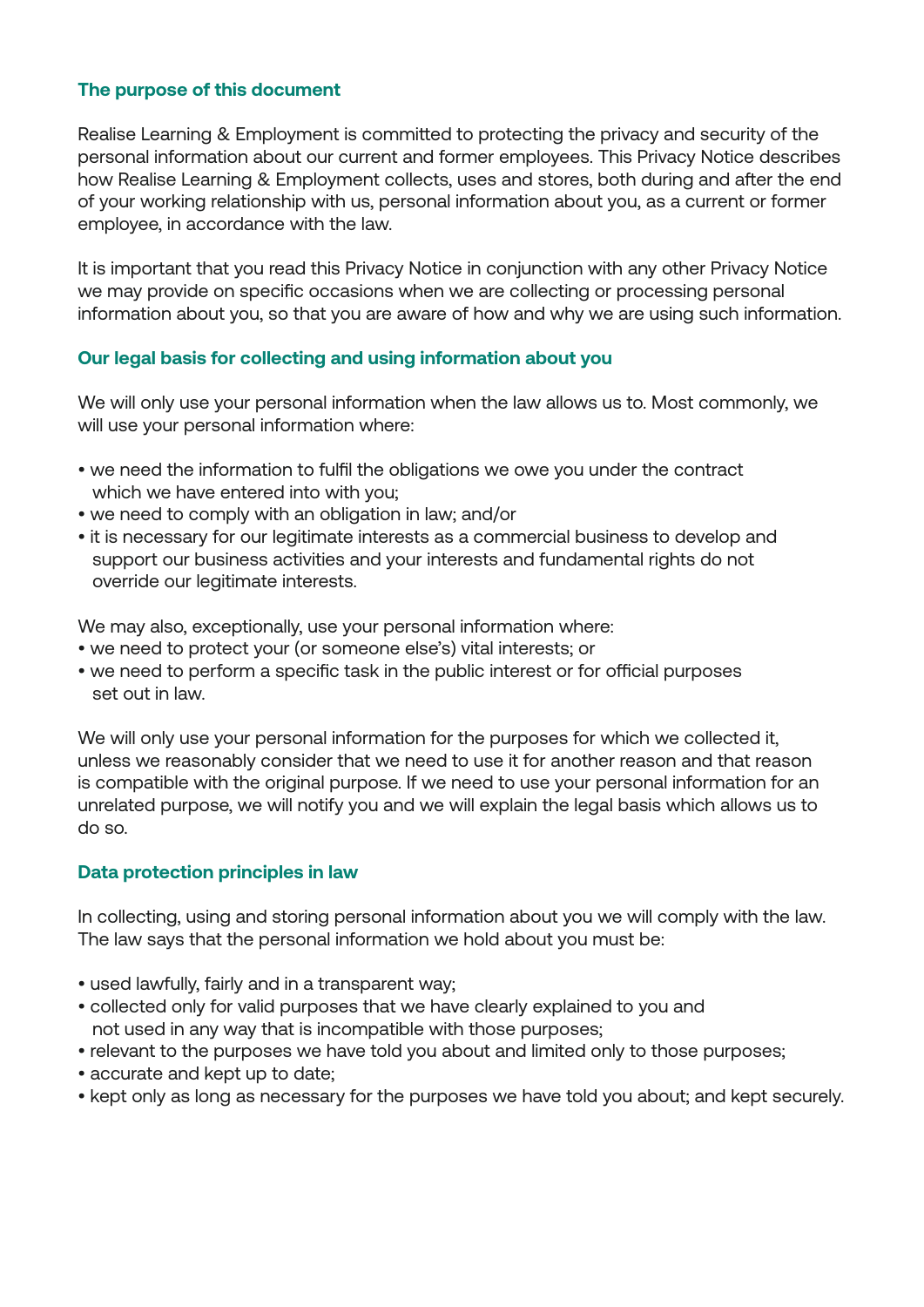# **The categories of information we collect and hold about you**

We collect, use and store personal data about you. Personal data, or personal information, means any information about a living individual from which that person can be identified. The personal data which we collect, store and use about you will include such information as the following:

- personal contact details, such as name, title, addresses, telephone number and email address;
- date and place of birth;
- nationality;
- gender;
- military status;
- marital status and dependants;
- next of kin and emergency contact information;
- National Insurance Number;
- bank account details, payroll records and tax status information;
- salary, annual leave, pension and benefits information, including company car grade;
- copies of driving documentation such as driving licence, MOT and business use insurance;
- vehicle information, including make, model and registration;
- start date;
- location of employment or workplace;
- recruitment information (including copies of right to work documentation, references, psychometric test results and other information included in a CV or cover letter or as part of the application process);
- employment and training records (including job titles, work history, working hours, qualification and training documentation and professional memberships);
- level of proficiency in use of the English language, both spoken and written;
- expenses history;
- compensation history;
- performance information;
- employee relations information, such as disciplinary and grievance;
- opinions as to your conduct in an incident;
- CCTV footage and other information obtained through electronic means, such as swipecard records;
- information about your use of our information and communications systems, including asset/device data;
- photographs and digital images showing your face; and
- TUPE Employee Liability Information (ELI).

We may also collect, store and use the following "special categories" of more sensitive personal information about your:

- race or ethnicity, religious, philosophical beliefs and political opinions;
- trade union membership;
- sexual orientation;
- health, including details of any disability, medical condition, health and sickness issues, drug and alcohol test results and details of any work-related injuries you have sustained; and
- criminal convictions and offences.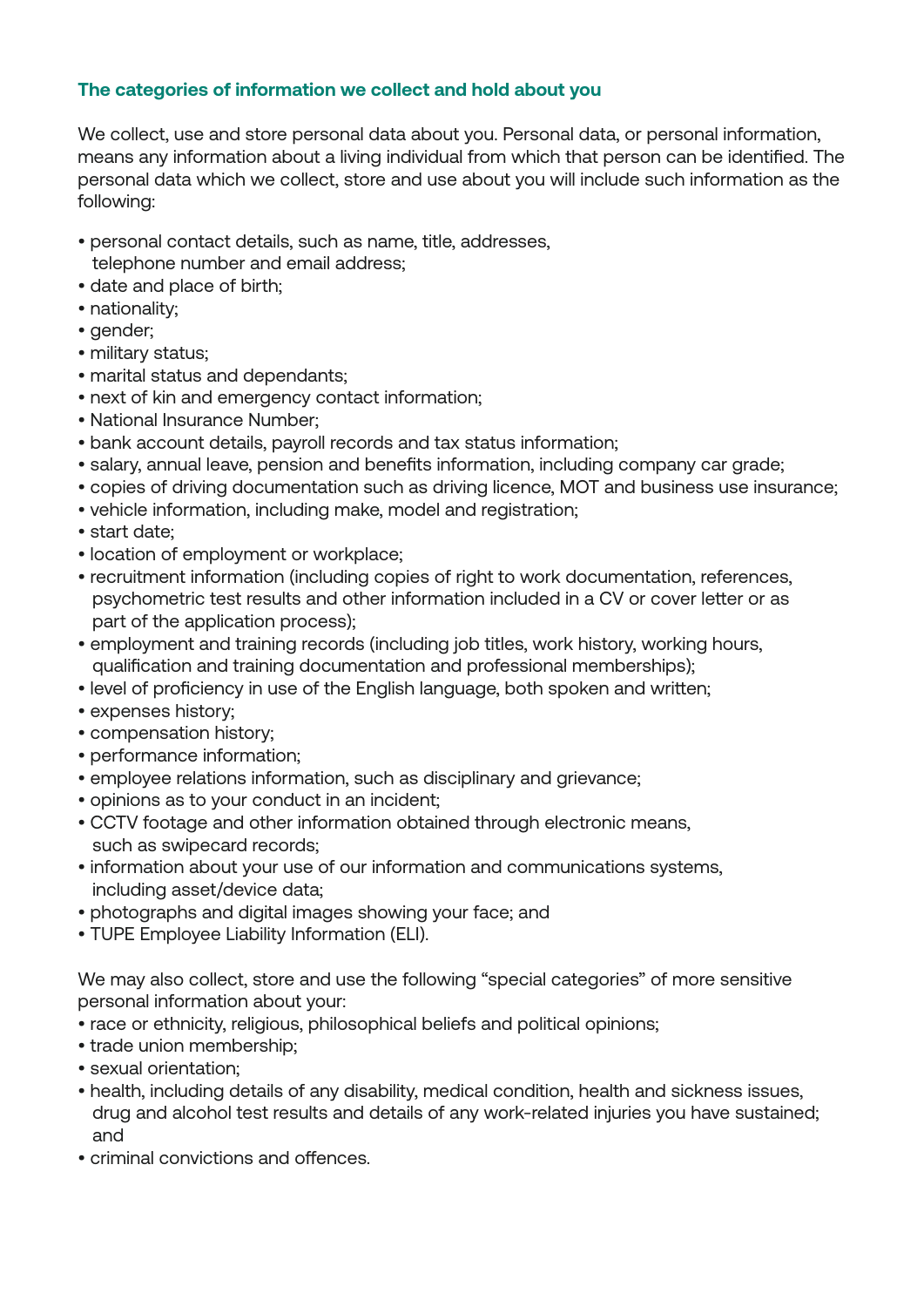# **Our purpose in collecting information about you**

We collect, use and store information about you for a variety of different reasons relating to your employment, including but not limited to:

- making a decision about your recruitment or appointment;
- determining the terms on which you work for us;
- checking you are legally entitled to work in the UK;
- paying you and, if you are an employee, deducting tax and National Insurance contributions;
- liaising with and providing reward and benefits to you such as Pension and Healthcare;
- administering the contract we have entered into with you;
- for business management and planning, including accounting and auditing;
- determining performance requirements, conducting performance reviews and managing performance;
- making decisions about salary reviews and compensation;
- assessing qualifications for a particular job or task, including decisions about promotions;
- gathering evidence for possible grievance or disciplinary hearings;
- making decisions about your continued employment or engagement;
- making arrangements for the termination of our working relationship;
- identifying education, training and development requirements;
- dealing with legal disputes involving you, or other employees, workers and contractors, including accidents at work;
- ascertaining your fitness to work;
- managing sickness absence;
- complying with health and safety obligations;
- preventing fraud;
- monitoring your use of our information and communication systems to ensure compliance with our IT policies;
- ensuring network and information security, including preventing unauthorised access to our computer and electronic communications systems and preventing malicious software distribution;
- conducting data analytics studies to review and better understand employee retention and attrition rates;
- collecting data for the purposes of mandatory security clearances required for certain contracts;
- sharing data with 3rd parties where we are required to do so to comply with contractual requirements with clients and/or for audit purposes;
- complying with requirements to transfer personal data to your new employer on termination of our contract with a client;
- for internal communications, HR employment related communications, PR and marketing purposes;
- allowing you access to relevant areas of a given site e.g. access control cards;
- supporting marketing and promotional activity;
- supporting prequalification and bidding requirements; and
- monitoring equal opportunities.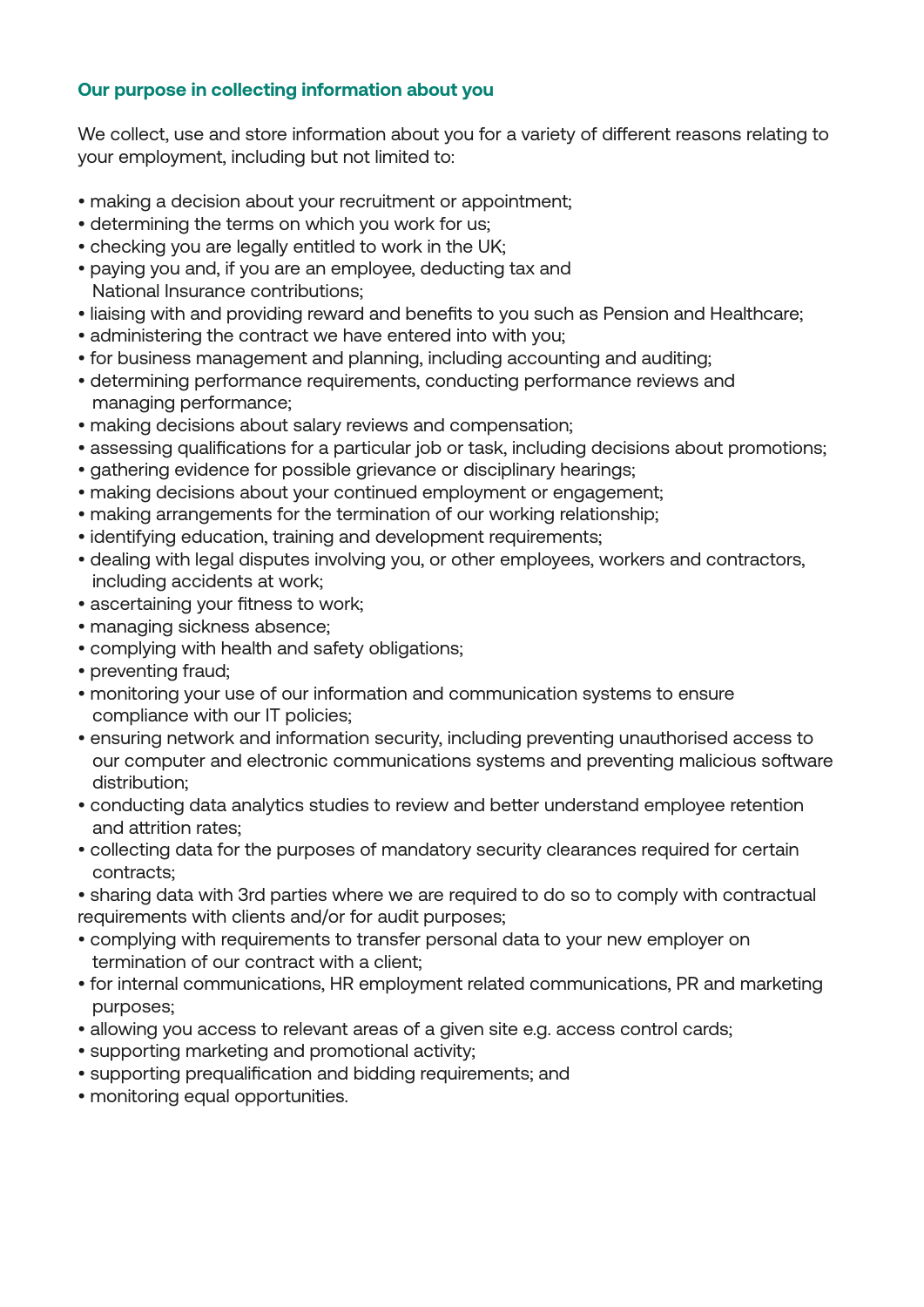# **Our purpose in collecting special categories of personal information about you**

We collect, use and store special categories of personal information about you for a variety of different reasons, including but not limited to using information about your:

- race or national or ethnic origin, religious, philosophical or moral beliefs, or sexual orientation, to ensure meaningful equal opportunity monitoring and reporting;
- trade union membership information to pay trade union premiums, register the status of a protected employee and to comply with employment law obligations;
- physical or mental health or disability, and next of kin details, for the purposes of administering any pension scheme which you are a member of, including making decisions about ill-health retirement;
- leaves of absence, which may include sickness absence or family related leaves, to comply with employment and other laws;
- physical health, mental health, disability status, health and sickness records, and drug and alcohol test results, to ensure your health and safety in the workplace and to assess your fitness to work, to provide appropriate workplace adjustments, to monitor and manage sickness absence and to administer benefits, including any private medical or permanent health insurance, or death in service benefit; and
- criminal convictions to vet your suitability for certain types of job role. We do not envisage that we will hold details of any criminal convictions beyond the defined retention period permitted by the Disclosure and Barring Service but, if we do, we will write to you to confirm the reasons for such exceptional retention.

#### **How your personal information is collected**

Typically, we will collect, use and store personal information about you as part of the application, recruitment and (where applicable) TUPE process. This information will be collected either directly from you or sometimes from third parties such as employment agencies, background check providers, former employers, credit reference agencies or other background check agencies.

We will collect, use and store additional personal information about you, both directly from you and from other members of our workforce, as a result of you undertaking job-related activities, throughout the period of you working for us.

You are, generally, under no statutory obligation to provide us with personal information about you but if you do not do so then we may be unable to fulfil our obligations to you.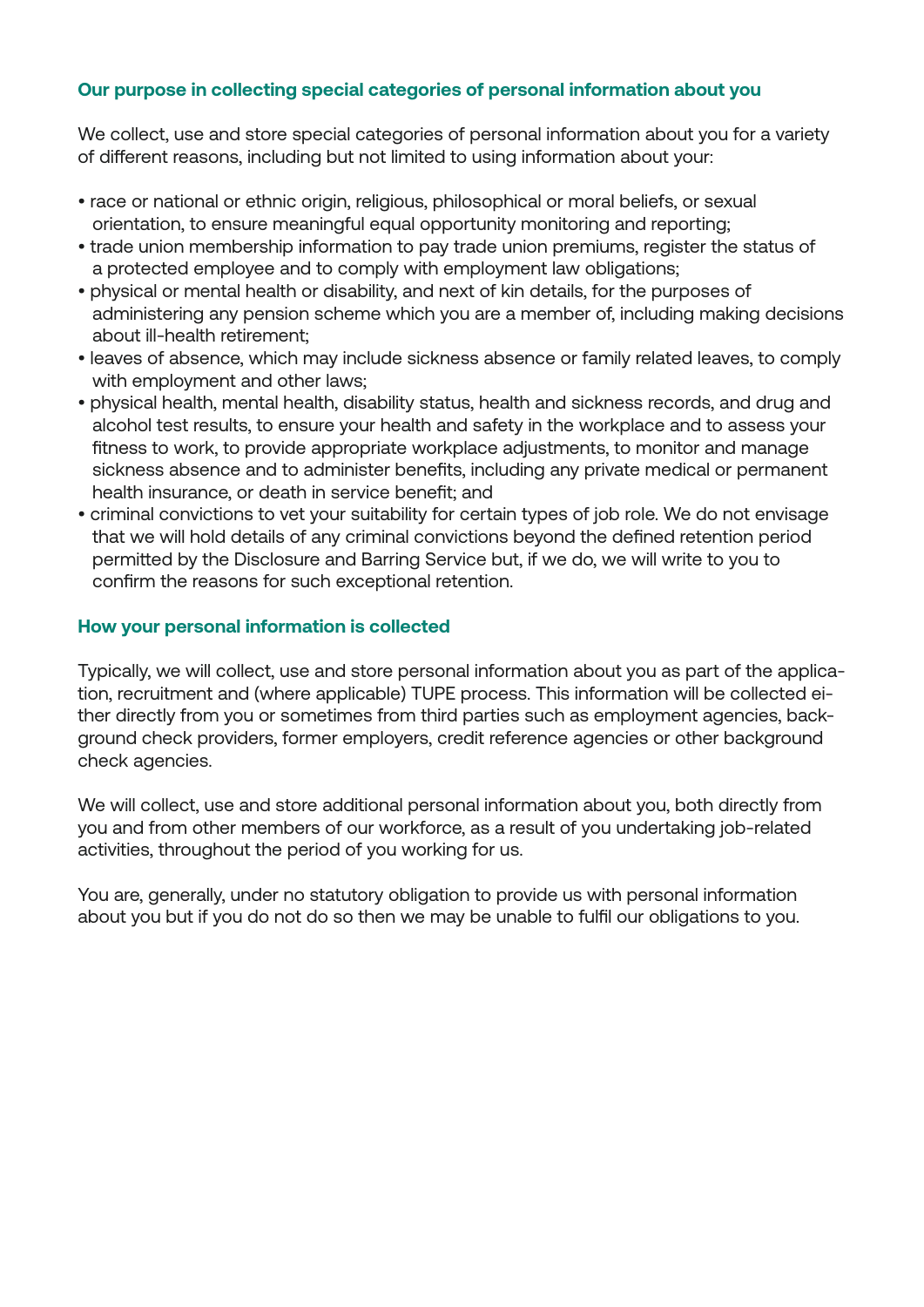#### **Persons whom we will share your personal information with**

We may share your personal information with third parties, where required by law, where it is necessary to administer the working relationship with you or where we have a legitimate interest in doing so.

Such third parties may include customers and third-party service providers (including contractors and designated agents) undertaking activities on our behalf, such as: payroll, pension administration, benefits provision and administration, occupational health professionals, background checks, electronic employee file management, IT services, training administration, driving license checks, insurance claims administration, document management, travel management, travel and expense management and administering the Employee Rewards Programme.

We require all such third parties to respect the security of your data and to treat it in accordance with the law.

Our investment partners, Endless LLP, act as a data controller of any employee data that is provided to them, and throughout this partnership personal data may be transferred in conjunction with our privacy statement and the Endless Privacy statement here: https://www. endlessllp.com/portfolio-privacy-statement Endless LLP is a company incorporated in England and Wales with Company Reg. No. OC316569.

#### **Automated decision-making**

Automated decision-making takes place when an electronic system uses personal information to make a decision about you without human intervention. We do not envisage that any decisions will be taken about you using automated means. However, we will notify you, in writing, in advance if this position changes and give you a minimum of 21 days to request us to reconsider.

# **Transfer of your personal information outside of the European Union**

We will not ordinarily transfer any personal information about you outside of the European Union or to any country which has not been approved by the European Union as having the necessary data protection laws in place the confidentiality, integrity and availability of your information. If it does become necessary for us to do so, we will take the appropriate steps required by law to ensure that adequate safeguards are in place to protect your personal information.

#### **The period which we will hold your personal information for**

We will only retain your personal information for as long as is necessary to fulfil the purposes we collected it for and to satisfy any legal, accounting, or reporting requirements. To determine the appropriate retention period, we consider the amount, nature, and sensitivity of the personal data, the potential risk of harm from unauthorised use or disclosure of the personal data, the purposes for which we process the personal data and whether we can achieve those purposes through other means, and the applicable legal requirements. Once the retention period has expired, we will destroy your personal information by secure means.